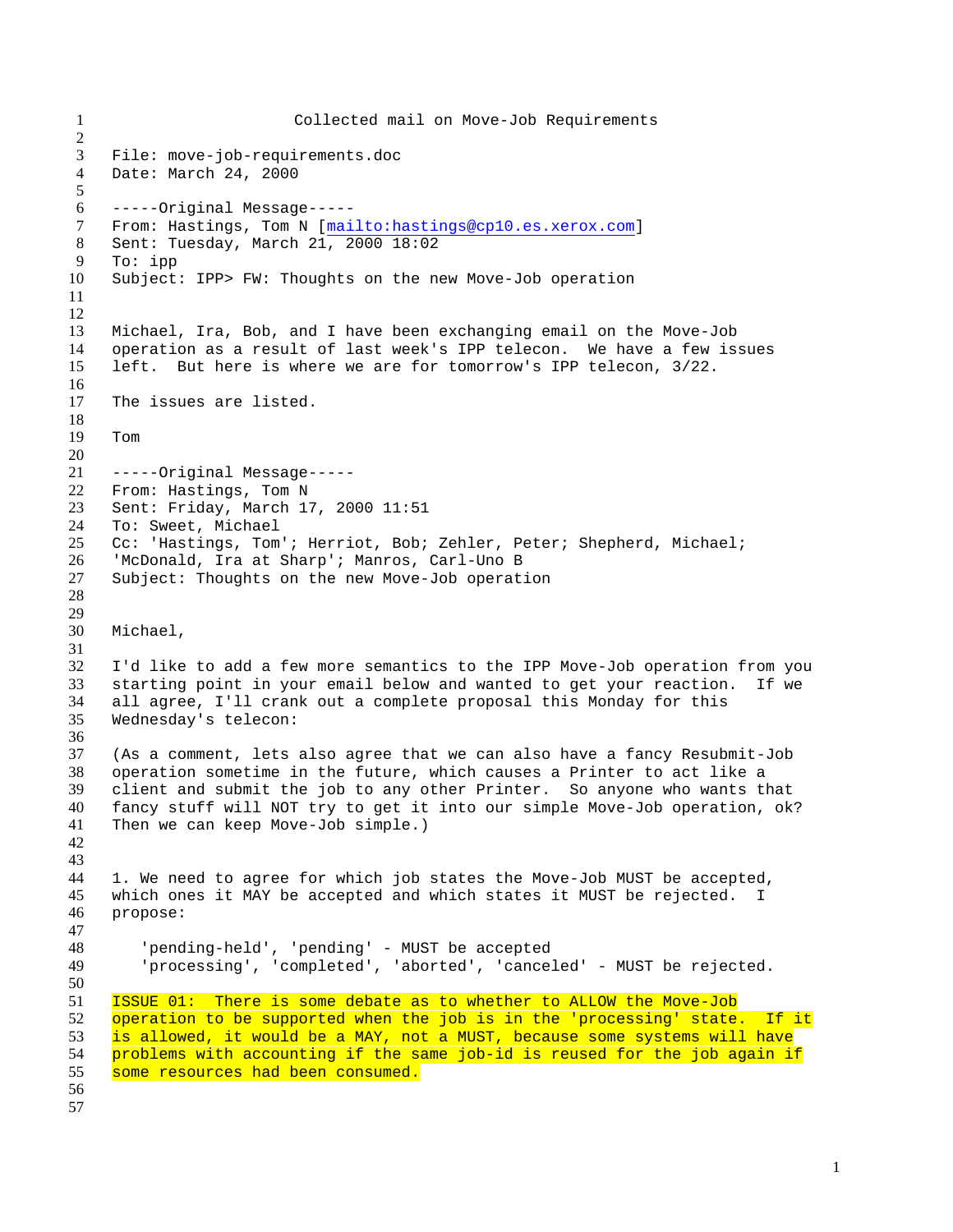```
58 2. In case the Printer defaults are different for the new Printer, we need
59 to specify that the new Printer's defaults will be used when the job is
60 processed, even if they differ from the defaults of the old Printer.
61
62
63 3. If the new Printer would reject the job, then the move returns an error
64 and the job remains unchanged on the old Printer.
65
66
67 4. Make the Move-Job operation request be as much like a Create-Job request
68 as possible, with the exception that the client MUST supply the "job-id"&old
69 "printer-uri" (or old "job-uri") and the new "printer-uri".
70
71
72 5. Which brings up the question of "ipp-attribute-fidelity". If an operator
     moves the job, it would be good if the original fidelity were preserved. In
74 other words, if the user has submitted with fidelity 'true', the operator<br>75 should perform the move with 'true'. If the user has submitted the job w
75 should perform the move with 'true'. If the user has submitted the job with<br>76 fidelity 'false', then the operator should do the same. If the
     fidelity 'false', then the operator should do the same. If the
77 "ipp-attribute-fidelity" is omitted in the Move-Job request, the Job's
78 original "ipp-attribute-fidelity" supplied in the Job Creation operation is
79 used. The Move-Job operation does not update the Job's
80 "ipp-attribute-fidelity" (in case another Move-Job operation is done, so
81 that the user's original intent is preserved).
82
83 ISSUE 02: Ok to REQUIRE that the "ipp-attribute-fidelity" operation
84 attribute be copied to the Job object, if the Move-Job operation is
85 supported?
86
87
88 6. Finally, do we want to make Move-Job be like the Job Creation operations
89 and specify that the Move-Job response MUST be the same as the Print-Job
90 response:
91
92 - MUST include the "job-uri", "job-id", "job-state" and "job-state-reasons"<br>93 - If supported, MUST include the "job-state-message" and
93 - If supported, MUST include the "job-state-message" and<br>94 "number-of-intervening-jobs"
      94 "number-of-intervening-jobs"
95
96 I suggest for consistency, that we make the Move-Job response be identical 97 to the Print-Job response. 0k?
     to the Print-Job response. Ok?
98
99
100 7. Clarify that the implementation MAY change the "job-id" and/or the
101 "job-uri" and REQUIRE the "job-id" and "job-uri" to be returned in the
102 response, in case the implementation changes it. Always returning the
103 "job-id" makes it more like the Job Creation operations.
104
105
106 8. Add to the Notification Specification: Any Per-Job Subscriptions move
107 with the job. If the implementation does change the "job-id", then the
108 Subscription object is changed automatically.
109
110 ISSUE 03: Ok that Per-Job Subscriptions are automatically updated to be for
111 the new job (whether the job-id changes or not)?
112
113
114 9. Probably need to add a new Job event to the Notification Specification:
```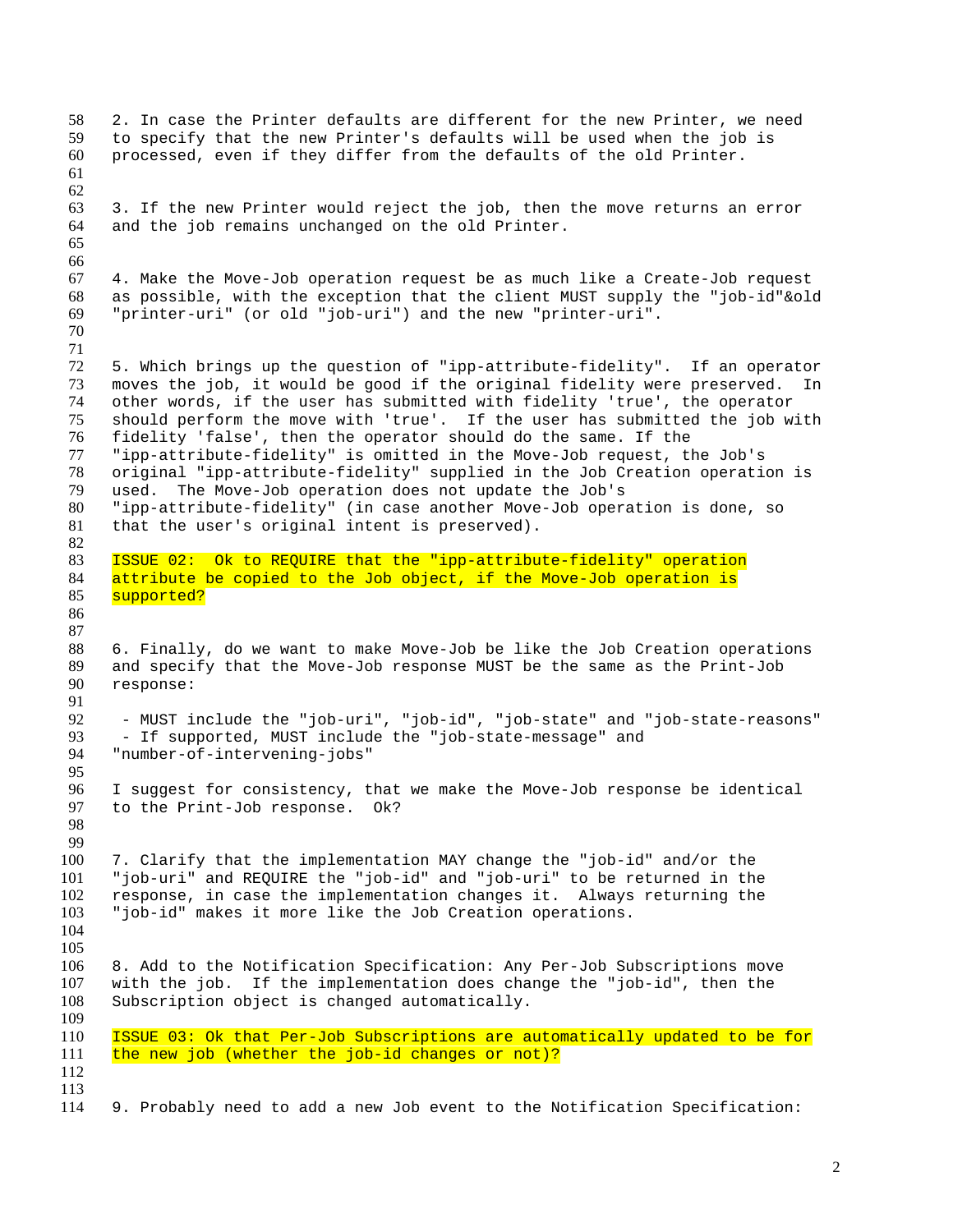| 115 | 'job-moved' which has both the old and new job-ids in the notification       |
|-----|------------------------------------------------------------------------------|
| 116 | content, in case they are different.                                         |
| 117 |                                                                              |
| 118 | ISSUE 04: Should there be a new 'job-moved' event or is moving a job, just   |
| 119 | another operation that generates the 'job-created' (along with Print-Job,    |
| 120 | Print-URI, and Create-Job)?                                                  |
| 121 |                                                                              |
| 122 |                                                                              |
| 123 | 10. ISSUE 05: For all of us to consider:                                     |
| 124 |                                                                              |
| 125 | Should we add this operation to the Set Job and Printer Spec (because it is  |
| 126 | similar to scope and usage to the Set-Job-Attributes and                     |
| 127 | Set-Printer-Attribute spec), add it to the Administrative Set2 spec, or keep |
| 128 | it as a separate spec?                                                       |
| 129 |                                                                              |
| 130 | ftp://ftp.pwg.org/pub/pwg/ipp/new_OPS/ipp-job-printer-set-ops-000308.pdf     |
| 131 |                                                                              |
| 132 |                                                                              |
| 133 | Thanks,                                                                      |
| 134 | Tom                                                                          |
| 135 |                                                                              |
| 136 |                                                                              |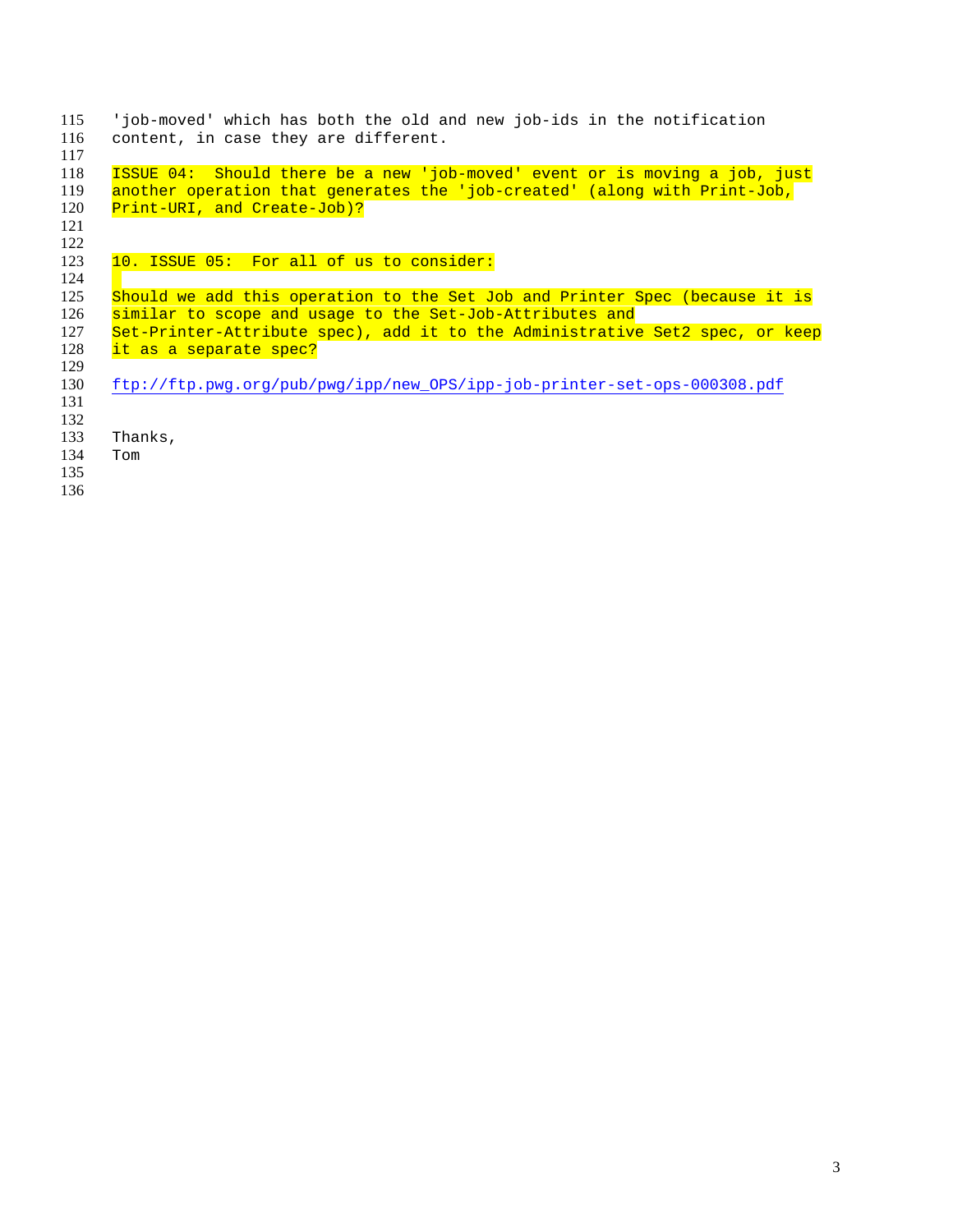-----Original Message----- From: Michael Sweet [mailto:mike@easysw.com] Sent: Friday, March 17, 2000 11:00 AM To: Manros, Carl-Uno B Subject: Re: Your Set-Printer-Attributes operation ... Quick outline of the new operation: CUPS-Move-Job Request attributes-charset 151 attributes-natural-language<br>152 job-uri \*or\* printer-uri + 152 job-uri \*or\* printer-uri + job-id<br>153 requesting-user-name (optional, ") 153 requesting-user-name (optional, "SHOULD")<br>154 job-printer-uri job-printer-uri CUPS-Move-Job Response attributes-charset attributes-natural-language Possible errors: successful-ok, client-error-not-found, 162 client-error-not-possible, client-error-forbidden Of course, there are things such as unsupported attributes or document formats we need to deal with for the general IPP implementation (not generally an issue for CUPS), but that's what we're planning on implementing for CUPS...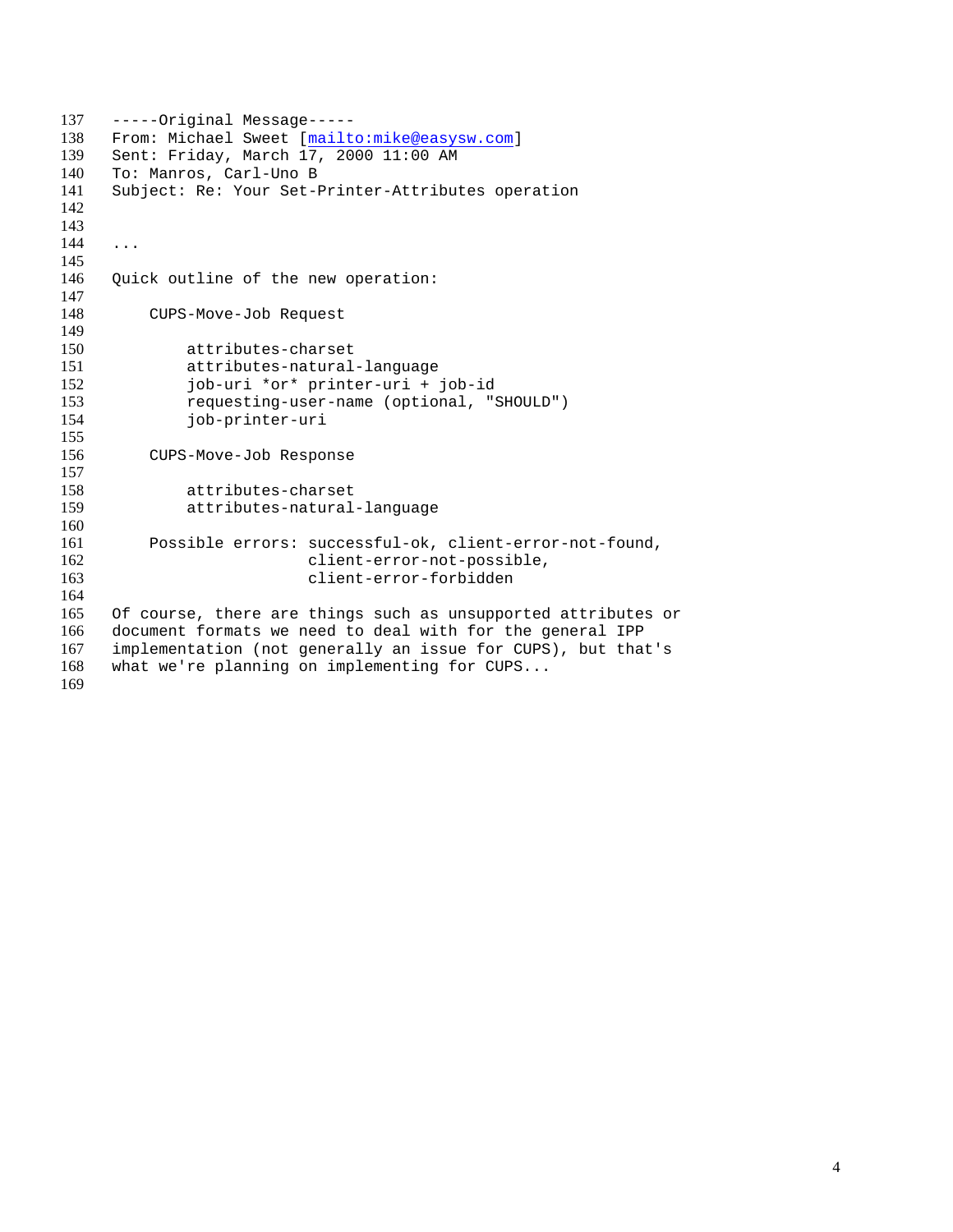-----Original Message----- From: henrik.holst@i-data.com [mailto:henrik.holst@i-data.com] Sent: Wednesday, March 22, 2000 00:47 To: ipp@pwg.org Subject: Re: IPP> FW: Thoughts on the new Move-Job operation 177 ISSUE 1<br>178 I agree I agree that this operation is not mandatory, so I think it's a MAY. ISSUE 2 Yes ISSUE 3 Yes 186 ISSUE 4<br>187 I think 187 I think there should be a new notification event, for moving a job. Just<br>188 imagine if you submit a job on one printer, wouldn't you like to know if imagine if you submit a job on one printer, wouldn't you like to know if the administrator has moved your job to another printer. ISSUE 5 I think it should be in the 'Set Job and Printer' spec. I don't like to split 193 it up to more documents. It's confusing for the implementers when we add more 194 and more documents. and more documents. Henrik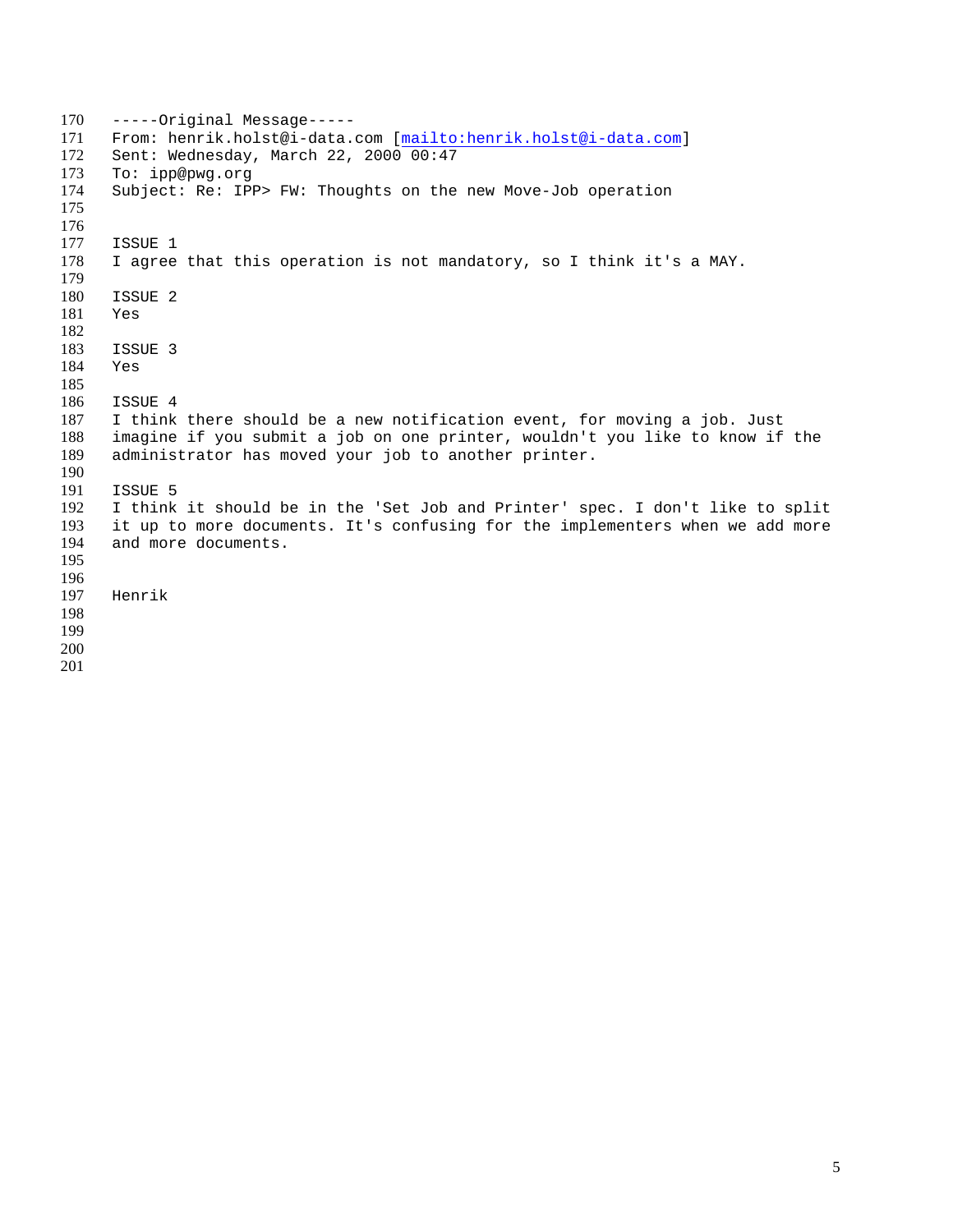-----Original Message----- From: McDonald, Ira [mailto:imcdonald@sharplabs.com] Sent: Friday, March 24, 2000 10:01 To: 'Michael Sweet'; Hastings, Tom N Cc: ipp Subject: RE: IPP> FW: Thoughts on the new Move-Job operation Hi Michael and Tom, My comments are below, preceded by 'ira>'. ... Cheers, - Ira McDonald, consulting architect at Sharp Labs America High North Inc -----Original Message----- 220 From: Michael Sweet [mailto:mike@easysw.com]<br>221 Sent: Wednesday, March 22, 2000 5:55 AM Sent: Wednesday, March 22, 2000 5:55 AM To: Hastings, Tom N Cc: ipp Subject: Re: IPP> FW: Thoughts on the new Move-Job operation "Hastings, Tom N" wrote: > > Michael, Ira, Bob, and I have been exchanging email on the Move-Job > operation as a result of last week's IPP telecon. We have a few > issues left. But here is where we are for tomorrow's IPP telecon,  $232 > 3/22$ . As usual, I won't be able to "attend" the telecon... :( My comments are below... > ... > ISSUE 01: There is some debate as to whether to ALLOW the Move-Job > operation to be supported when the job is in the 'processing' state. > If it is allowed, it would be a MAY, not a MUST, because some > systems will have problems with accounting if the same job-id is > reused for the job again if some resources had been consumed. See my other comments on this; to summarize, I think we'll need to allow the "move-job" operation to create a new job-id and job-uri as needed by the implementation. The new job-id should not be REQUIRED, since this will open up another can of worms with 249 accounting and job persistence - e.g. doubling the server's disk/<br>250 memory requirements if document files are persistent until purged memory requirements if document files are persistent until purged. (something that CUPS 1.1 supports) ira> I agree with the caveat that the reused job-id MUST represent ira> a job which NEVER entered the 'processing' state on the original ira> Printer - otherwise it becomes an avenue for an accounting ira> exploit that runs a job twice and gets charged once. > ...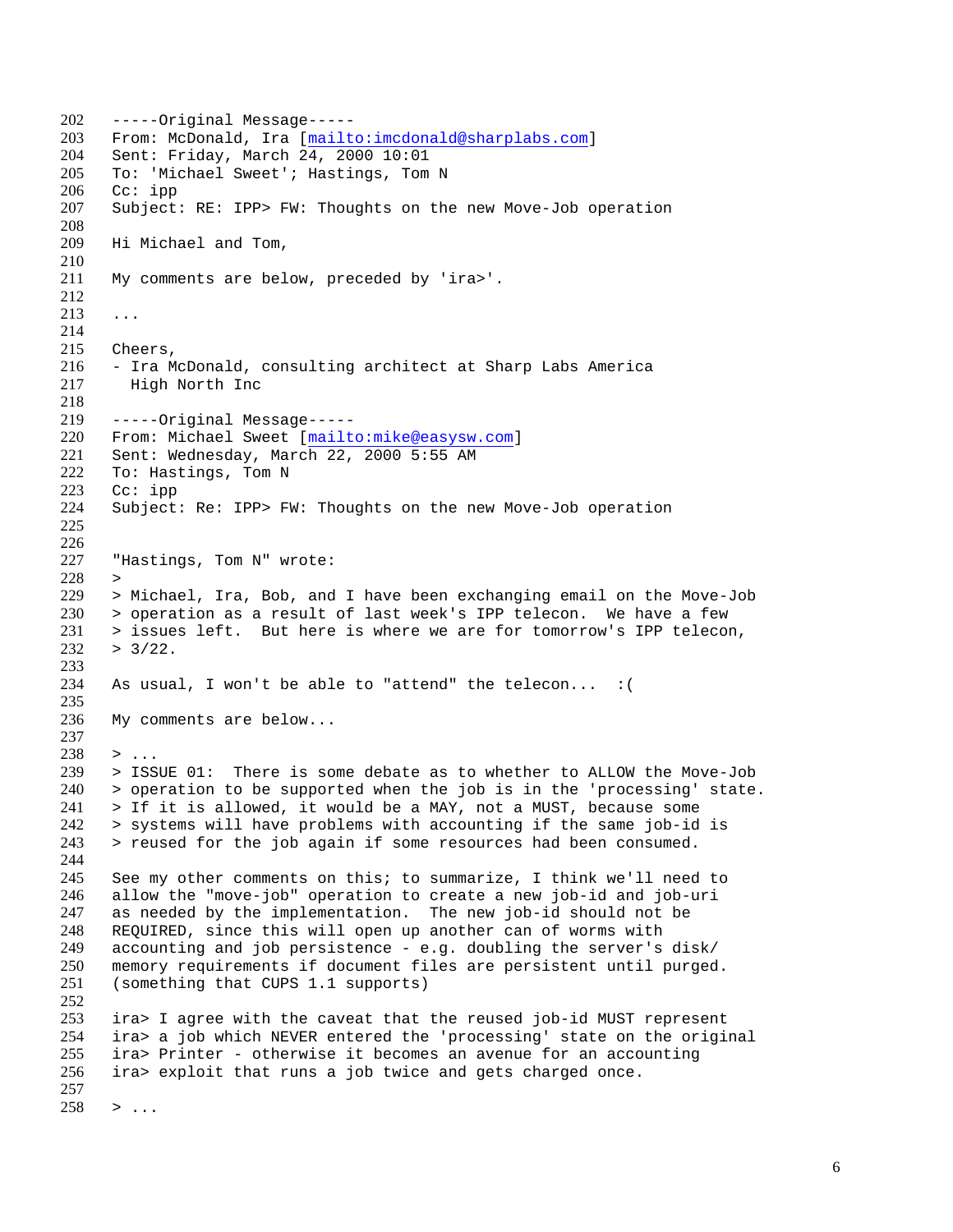> 2. In case the Printer defaults are different for the new Printer, > we need to specify that the new Printer's defaults will be used when > the job is processed, even if they differ from the defaults of the > old Printer. This makes sense, since in the absense of job template attributes the printer defaults (which the client may be oblivious to) are used anyways by Create-Job, Send-Job, and Send-URI. ira> I agree. > ... > "printer-uri" (or old "job-uri") and the new "printer-uri". 273 Which should be called "job-printer-uri" to avoid ambiguitity with<br>274 the printer-uri used to identify the job. the printer-uri used to identify the job. 276 ira> Not sure which Printer URI is being renamed above. I'd<br>277 ira> suqqest that an operation attribute in 'Move-Job' be ca 277 ira> suggest that an operation attribute in 'Move-Job' be called<br>278 ira> 'target-printer-uri' or 'new-printer-uri' for clarity. ira> 'target-printer-uri' or 'new-printer-uri' for clarity.  $280 \rightarrow \ldots$  > ISSUE 02: Ok to REQUIRE that the "ipp-attribute-fidelity" operation > attribute be copied to the Job object, if the Move-Job operation is > supported? Yes. Similarly, if the new printer object does not support the attributes provided, and ipp-attribute-fidelity is true, then a client-error-conflicting-attributes error needs to be returned and the job is not moved. ira> I agree. > 6. Finally, do we want to make Move-Job be like the Job Creation  $293$  > operations and specify that the Move-Job response MUST be the same 293 > operations and specify that the Move-Job response MUST be the same > as the Print-Job response: > as the Print-Job response: Yes. ira> I agree.  $300 \rightarrow \ldots$  > ISSUE 03: Ok that Per-Job Subscriptions are automatically updated to > be for the new job (whether the job-id changes or not)? This is a sticky problem; if the job-id (and job-uri) changes, then the recipient of the notifications may not know what the notification 306 is for (e.g. I am subscribed to job 5, I move the job, now I am subscribed to job 6???) subscribed to job 6???) Obviously we'll need a "move-job" event subscription, and that event needs to provide the new job-id, job-printer-uri, and job-uri attributes for the job (whether the job-id has changed or not) ira> This is covered by the notification content including the ira> 'subscriber-user-data' opaque element (intended for client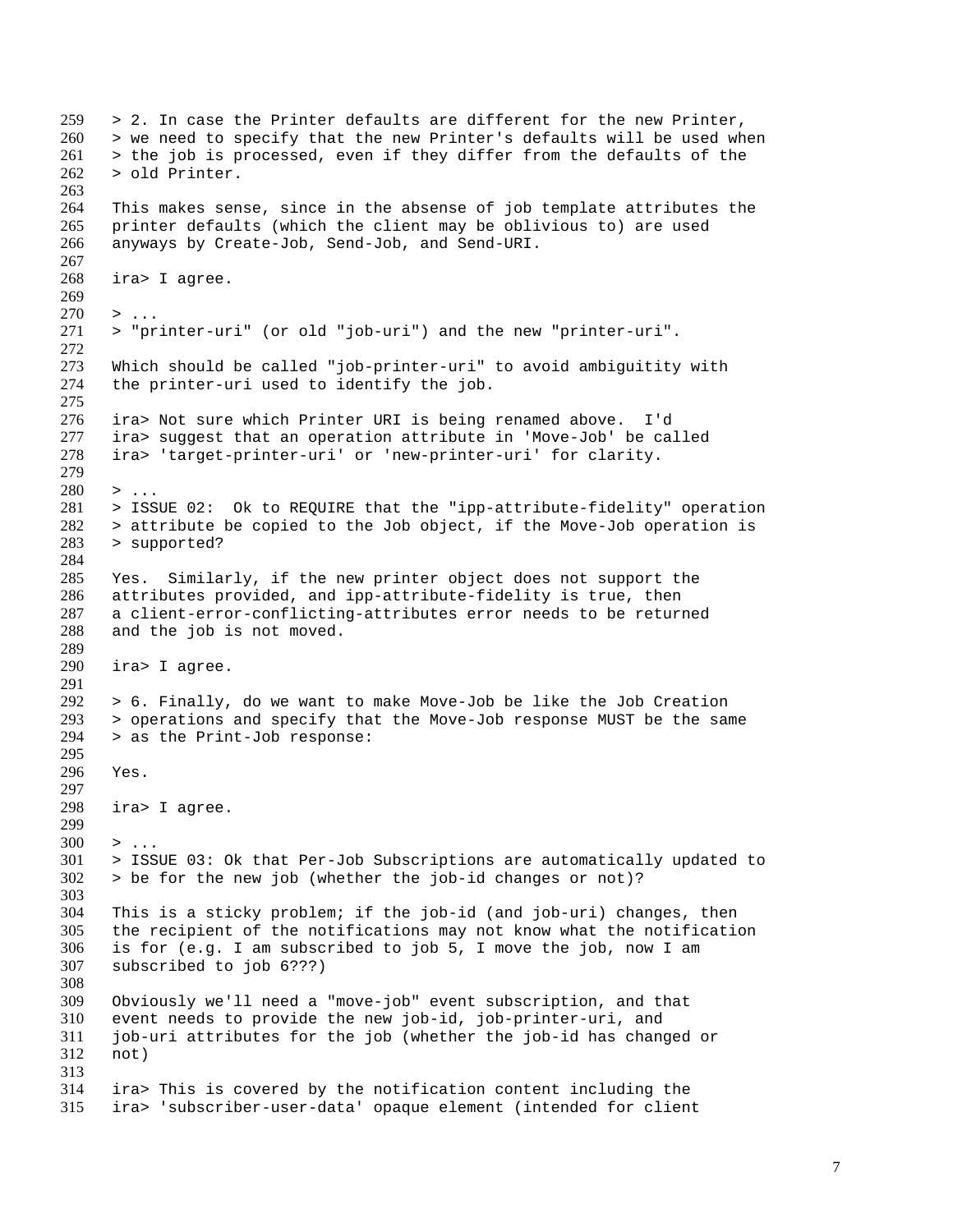ira> use to specify a useful correlation handle). In the Job ira> Monitoring MIB we have the (normally client constructed) ira> 'jmJobSubmissionID' for reliable correlation. In IPP ira> notifications we also have 'job-name' (client supplied) ira> in the standard bindings, which could be used for client ira> correlation of the 'old' and 'new' jobs and their events. > ISSUE 04: Should there be a new 'job-moved' event or is moving a > job, just another operation that generates the 'job-created' (along > with Print-Job, Print-URI, and Create-Job)? I think we need it. If we end up requiring a new job-id (something I'd rather not do), then we also need to add a new job-state value for "job-moved", since "completed", "cancelled", and "aborted" do not make sense. ira> I agree that we need 'job-moved' as an event AND also in ira> 'job-state-reasons'. We MUST NOT add a new 'job-state'. ira> This would break all existing IPP and Job Monitoring MIB ira> implementations. The Xerox MFP I worked with in the past ira> on this feature transitioned the 'old' job to 'job-state' ira> of 'cancelled' and 'job-state-reasons' of 'job-moved'. > 10. ISSUE 05: For all of us to consider:  $340 >$  > Should we add this operation to the Set Job and Printer Spec > (because it is similar to scope and usage to the Set-Job-Attributes > and Set-Printer-Attribute spec), add it to the Administrative Set2 > spec, or keep it as a separate spec? It might make sense to include it there. However, I think we've identified enough issues that move-job may be large enough to make it a separate spec all by itself. ira> I think we should add 'Move-Job' to the existing IPP Admin ira> Operations spec (aka 'set2' which was a terrible name...). ira> It does NOT belong in the IPP Set Operations spec.